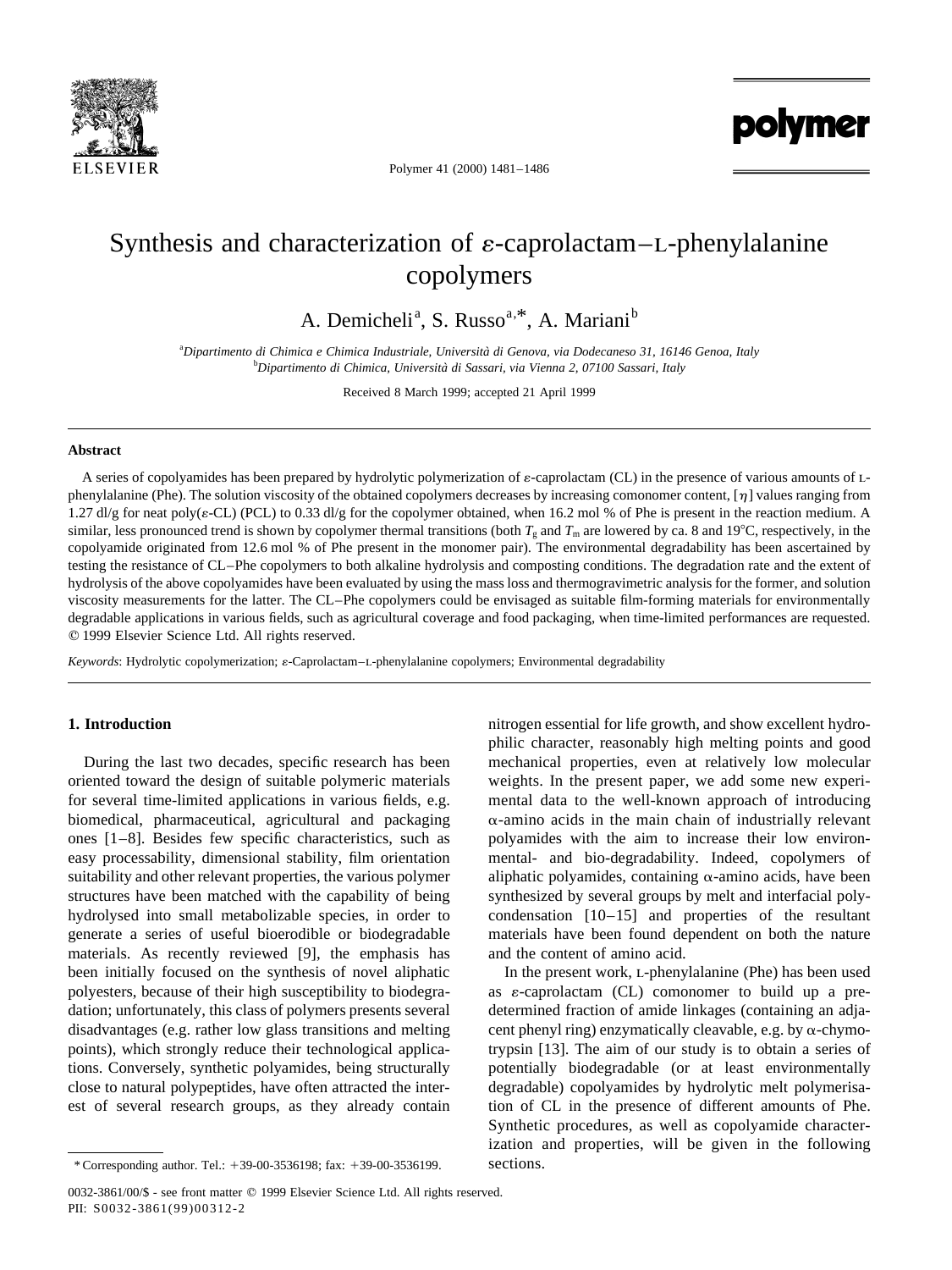#### **2. Experimental**

# *2.1. Materials*

CL has been generously provided by DSM (Geleen, The Netherlands) and used as received. 6-amino hexanoic acid (ACA) and Phe, purchased from Fluka, have been utilized without further purification.

#### *2.2. Polymerization runs*

Copolyamides have been synthesized by the hydrolytic melt polymerization, initiated by ACA, typically at the polymerization temperature  $(T_p)$  of 270°C. Heat supply and control have been provided by an aluminium block heated by electric resistors connected to a rheostat. Mixtures of CL, ACA and Phe have been introduced into the glass polymerisation tube at room temperature, heated at the rate of  $3^{\circ}$ C min<sup>-1</sup> under a stream of dry nitrogen and held at 270°C, usually for a polymerization time  $(t<sub>p</sub>)$  of 4 h. For a few samples, the polymerization conditions have been modified in order to investigate the influence of  $T_p$  and added vacuum on molecular weight of the resultant copolyamide. At the end of the reaction, the polymerization tube has been rapidly cooled to room temperature under a continuous stream of nitrogen, and the reaction products removed and turned into fine shavings. The low molecular weight compounds (mostly made of higher cyclic oligomers) and residual monomers have been extracted by deionized water in a Soxhlet apparatus for 12 h.

#### *2.3. Copolyamide characterization*

#### *2.3.1. Fourier-transform infrared analysis (FTIR)*

FTIR spectra have been recorded by a Bruker IFS 66 spectrophotometer using KBr discs, in which ca. 1% (w/w) of copolyamide was finely dispersed.

#### *2.3.2. Ultraviolet analysis*

UV spectra of copolyamide solutions in anhydrous formic acid (0.1% w/w) were recorded in the 250–400 nm range by a Perkin–Elmer UV/VIS/NIR Spectrophotometer, mod. Lambda [9]. Optical path length of 1 cm was adopted.

# *2.3.3. Potentiometric titration of end groups*

The copolyamide (0.5–0.8 g), cut into small pieces, was suspended in a 15–25 ml of an azeotropic mixture of 2,2,2 trifluoroethanol and water (88/12 v/v) at  $pH = 4.3 - 4.7$ . The suspension was heated at  $150^{\circ}$ C for 30–60 min up to a complete dissolution and then cooled to room temperature. The pH meter (Hanna HI 9321) was calibrated with buffer solutions at pH 4.0 and 7.0. The solution was moderately stirred and titrated with N/50 aqueous hydrochloric acid, until a sharp mV increase is reached. This point corresponds to full neutralization of amino groups. Additional hydrochloric acid was subsequently added, up to an excess of 0.8–1 ml. This solution was counter-titrated with N/50 sodium hydroxide up to a second sharp mV increase, which corresponds to the neutralization of the excess hydrochloric acid. The titration was carried out further, until the third point of equivalence, corresponding to the neutralization of carboxylic groups, is reached.

# *2.3.4. Viscosity measurements*

Viscosities were determined at  $30^{\circ}$ C on copolyamide solutions at different concentrations in 96%  $H<sub>2</sub>SO<sub>4</sub>$  using a Ubbelhode-type viscometer.

#### *2.3.5. Differential scanning calorimetry (DSC) analysis*

DSC analysis of copolyamide samples (5–10 mg) was carried out by a Mettler TC10A calorimeter. Heating rate was 20 and cooling rate  $10^{\circ}$ C min<sup>-1</sup>. The temperature range chosen was  $-20$  to  $+280^{\circ}$ C. Polymer melting points ( $T_{\text{m}}$ ) were taken in correspondence to the enthalpy peak maxima. Glass transition temperatures  $(T_g)$  were evaluated as midpoints of step changes of heat flow. From the enthalpy peak area, the crystallinity content  $(x_c)$  was determined by comparison with the  $\Delta H^{\circ}$ <sub>f</sub> value pertaining to the  $\alpha$  form of crystalline PCL. A standard sample of indium was used for the temperature scale calibration and as a reference for the enthalpy evaluation from the peak areas.

#### *2.3.6. Thermogravimetric analysis (TGA)*

TGA measurements were performed in a nitrogen stream on 2–11 mg of copolyamide by a Perkin–Elmer TGA7 calorimeter interfaced to a thermal control system TAC7/ DX, using a scanning rate of  $20^{\circ}$ C min<sup>-1</sup>.  $T_{\text{onset}}$  (initial temperature of degradation) was evaluated from the intercept between the initial temperature profile and the inflection point straight line.

#### *2.3.7. Wide-angle X-ray diffraction (WAXD) patterns*

WAXD ( $2\theta = 5-35^{\circ}$ ) patterns of our copolyamides were recorded using a Philips PW 3020/00 diffractometer.

## *2.3.8. Mechanical properties*

Tensile tests were carried out at room temperature on heat-pressed specimens, using an Instron 5565 apparatus at an extension rate of 20 mm min<sup> $-1$ </sup>. From the stress–strain curves, Young's modulus, fracture strength and elongation at break were calculated. The specimens used had the following dimensions: 4.25 cm long; 0.91–0.96 cm wide; and 0.07–1 mm thick.

#### *2.4. Degradability experiments*

#### *2.4.1. Alkaline hydrolysis*

Alkaline hydrolysis was carried out at  $80^{\circ}$ C (4 h. under stirring) on a suspension of copolyamide film (cast from formic acid) in 10% (w/w) NaOH aqueous solution. Molecular weight decrease of the copolyamide samples was determined by intrinsic viscosity measurements. Structural changes due to hydrolysis were evaluated by DSC.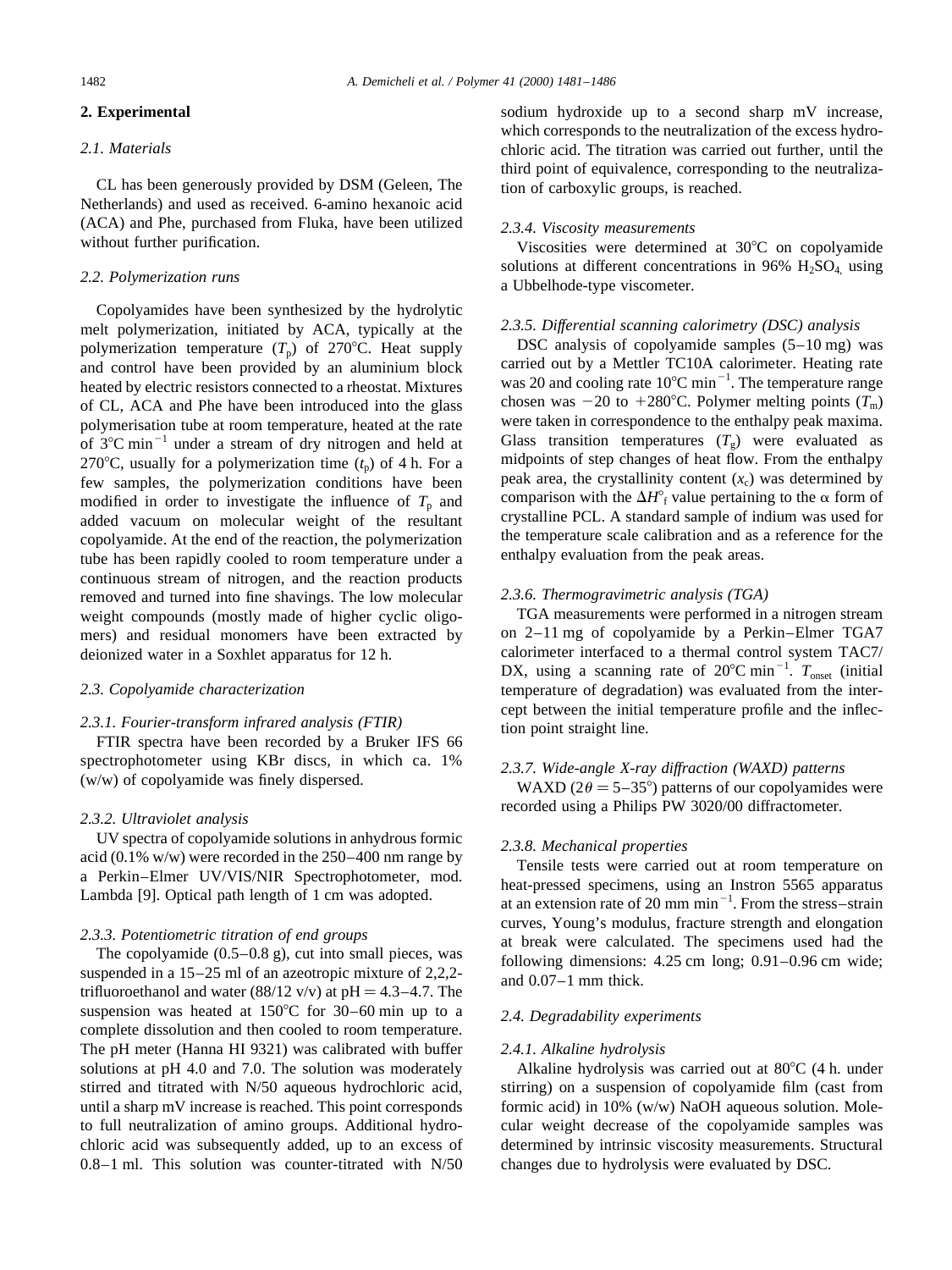|                | .         |              |               |                  |                         |  |  |
|----------------|-----------|--------------|---------------|------------------|-------------------------|--|--|
| Polymer sample | CL (mol%) | $ACA$ (mol%) | Phe $(mol\%)$ | $T_{\rm p}$ (°C) | $t_{p}$ (h)             |  |  |
| 1a             | 96.5      | 3.5          | 0.0           | 270              | 4                       |  |  |
| 1b             | 94.0      | 3.3          | 2.7           | 270              | 4                       |  |  |
| 1c             | 91.8      | 3.3          | 4.9           | 270              | 4                       |  |  |
| 1d             | 88.0      | 3.1          | 8.9           | 270              | 4                       |  |  |
| 1e             | 84.4      | 3.0          | 12.6          | 270              | 4                       |  |  |
| 1f             | 80.9      | 2.9          | 16.2          | 270              | 4                       |  |  |
| 2b             | 94.0      | 3.3          | 2.7           | 230              | 4                       |  |  |
| 3c             | 91.8      | 3.3          | 4.9           | 270              | $\epsilon$ <sup>a</sup> |  |  |
|                |           |              |               |                  |                         |  |  |

Table 1 The synthesis of Phe-containing copolyamides

<sup>a</sup> Additional hour of reaction under dinamic vacuum.

# *2.4.2. Biodegradation under controlled composting conditions*

Biodegradability of copolymer films under composting conditions was determined using a method derived from the standard test method described in the Italian UNIPLAST E13.21.717.0 Norm [16]. The samples were exposed to an active composting environment and stored in an incubator at  $52^{\circ}$ C. The mass loss was determined by weighing the polymer films after 45 and 115 days of incubation. For comparison, a sample of neat PCL was submitted to the same characterization procedures, as described above.

## **3. Results and discussion**

The specific experimental conditions, chosen for the various copolyamide syntheses, are listed in Table 1. Each sample was identified by a double code, i.e. a number referring to the experimental conditions of its synthesis, and a letter linked to the Phe content in the initial mixture. As mentioned in Section 2, the polymerization conditions were modified for a couple of syntheses, i.e. for samples 2b ( $T_p$  of 230°C) and 3c (applied vacuum in the additional fifth hour of the reaction).

Characterization data of the various copolyamides are hereinafter presented and compared to those of neat PCL. Indeed, in their IR spectra, besides the absorption bands due

to the carbonyl stretching at  $1640 \text{ cm}^{-1}$  (amide band I) and N–H bending near  $1540-1550$  cm<sup>-1</sup> (amide band II), which give an evidence of the presence of amide group in all structures, an additional absorption band due to the  $\alpha$ amino acid moiety is present at  $1715 \text{ cm}^{-1}$ , thus supporting the insertion of Phe units in CL sequences, as already reported in literature [11,13]. Table 2 shows some additional characterization data of the copolyamides. Solution viscosities are given in columns 2 and 3, in terms of both relative viscosity  $(\eta_r)$ , typically used in the PCL molecular characterization, and intrinsic viscosity  $(\lceil \eta \rceil)$ , respectively. For the copolymers, both series of values decrease by increasing the comonomer content. This result is presumably due in part to the reduced reactivity of Phe moiety and, more probably, to some degradative processes undergone by the amide linkage formed by the  $\alpha$ -amino acid, that leads to far less reactive structures. Samples 2b and 3c, prepared at a lower  $T_p$  $(230^{\circ}$ C) or under vacuum in the terminal part of its synthesis, respectively, show viscosity values very close to those samples containing the same amount of Phe and synthesized under standard conditions (samples 1b and 1c, respectively). The above result reveals that both the applied vacuum and the lower reaction temperatures do not significantly affect the copolyamide molecular weight. In other words, the degradative process, if present, is not very sensitive to temperature and applied vacuum in the explored conditions.

The role of Phe units present in the copolyamide on

Table 2

The characterization data and properties of PCL and Phe-containing copolyamides

| Polymer sample | $\eta_{\rm r}$ | [ $\eta$ ] (dl g <sup>-1</sup> ) | TGA $T_{\text{onset}}$ (°C) | Young's modulus <sup>b</sup> (MPa) | Elongation at break <sup>b</sup> $(\%)$ |  |  |
|----------------|----------------|----------------------------------|-----------------------------|------------------------------------|-----------------------------------------|--|--|
| 1a             | 2.81           | 1.27                             | 438                         | 1740                               | 2.05                                    |  |  |
| 1 <sub>b</sub> | 1.99           | 0.77                             | 418                         | 1670                               | 1.50                                    |  |  |
| 1c             | 1.76           | 0.59                             | 430                         | 2015                               | 1.22                                    |  |  |
| 1 <sub>d</sub> | 1.58           | 0.46                             | 417                         |                                    |                                         |  |  |
| 1e             | 1.46           | 0.38                             | 414                         |                                    |                                         |  |  |
| 1f             | 1.39           | 0.33                             | 396                         |                                    |                                         |  |  |
| 2 <sub>b</sub> | 2.04           | 0.80                             |                             |                                    |                                         |  |  |
| 3c             | 1.77           | 0.59                             |                             |                                    |                                         |  |  |
|                |                |                                  |                             |                                    |                                         |  |  |

 $a<sup>a</sup>$  Measured at the concentration of 1 g/100 ml.

<sup>b</sup> Five measurements per sample have been taken and the results, given here, represent their mean values.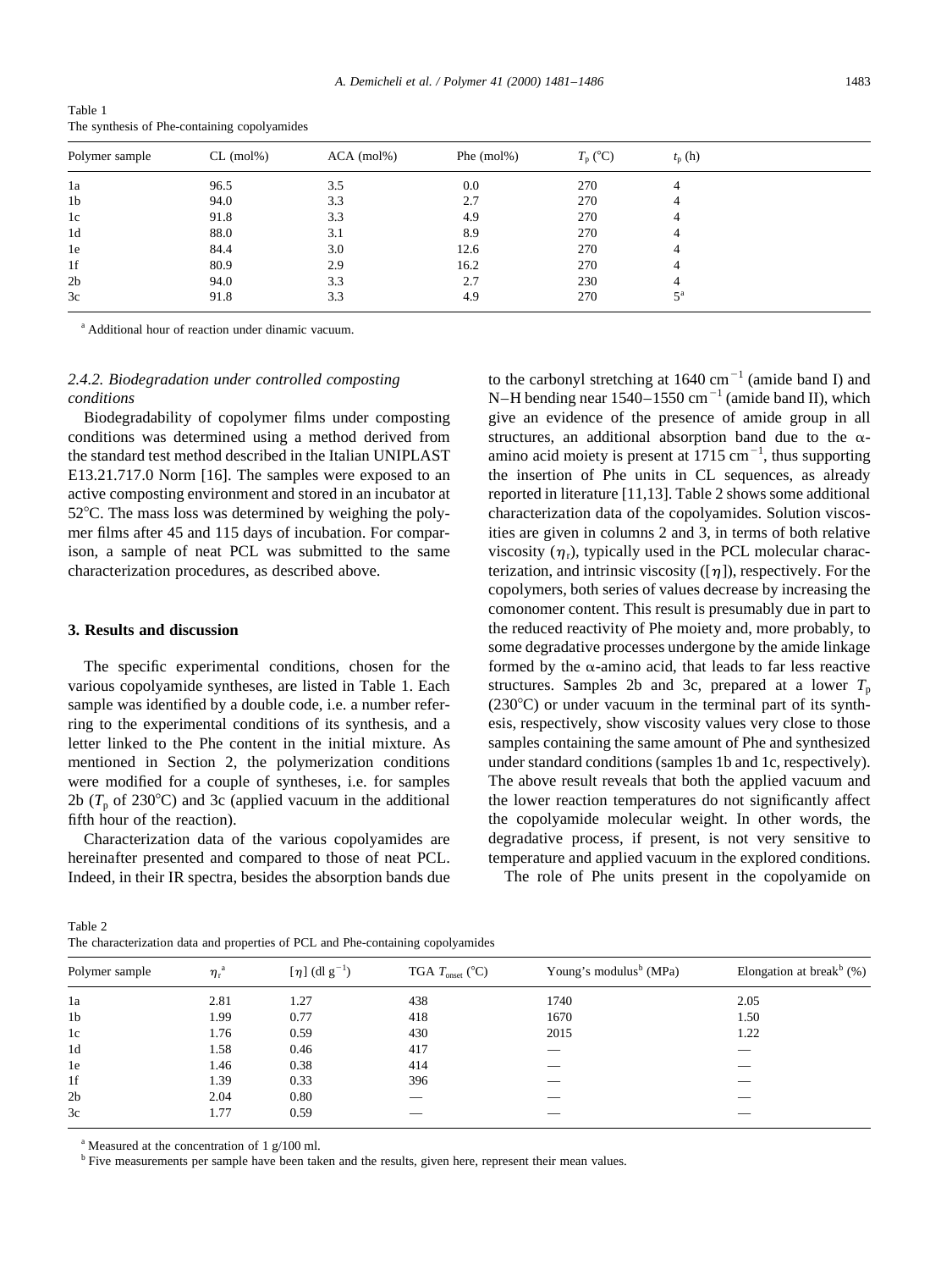

Fig. 1. The titration curves of neat PCL (sample 1a).

molecular characteristics of the latter is underlined by the end group titration results, too. As shown in Fig. 1, the end group titration is quite easily performed for neat PCL, and leads to a  $M_n$  value of ca. 18,200. On the contrary, titration of all Phe-containing copolymers shows contradictory data without a sharp equivalence point (Fig. 2: sample 1d). This result is probably due to some side reactions that occur



Fig. 2. The titration curves of the copolyamide containing 8.9 mol% Phe (sample 1d).



Fig. 3. A comparison between UV spectra of copolyamides synthesized at different temperatures: (a) (sample 1b,  $T_p$ : 270°C); and (b) (sample 2b,  $T_p$ :  $230^{\circ}$ C).

during the synthesis and able to substantially modify the end portion of the chain. The aforementioned degradative process may support these findings. Modification of the end portion of copolyamide chains can also be hypothesized on the basis of UV absorption measurements. The UV spectra of samples 1b and 2b are given in Fig. 3, and reveal a broad absorption band between 300 and 400 nm, stronger for the sample prepared at a higher temperature. On the contrary, neat PCL does not show any UV absorption, whatsoever, in that spectral region. The above absorption band is characteristic of  $\pi$ -conjugated electron systems. Most probably the copolymers undergo some degradation near the amide linkages formed by the  $\alpha$ -amino acid, with subsequent formation of  $\pi$ -conjugated electron systems in which Phe units play a significant role. In conclusion,  $T_p$  is a variable process which controls degradation, as suggested by the spectra in Fig. 3. The relatively small variation of  $\eta_r$  and  $[\eta]$  when  $T_p$  is lowered (see Table 2), may seem to be in a contradiction with the above statement. However, if the strong UV absorption is substantially linked to chain end modifications, evidenced by titration data too, the overall effect on molecular weight may result rather low or masked by other counterbalancing phenomena.

Fig. 4 shows  $T_m$  and  $T_g$  curves, as measured by DSC traces vs. Phe content in the copolymer. It is clear that the insertion of Phe in the polymer chain decreases both  $T_g$  and  $T<sub>m</sub>$  values. The above effect may be attributed to the presence of Phe bulky side groups, which interfere with the hydrogen bonding formation, thus preventing (at least



Fig. 4. Decrease of  $T_m(\Delta)$  and  $T_g(\Delta)$  as functions of Phe content in the copolyamide.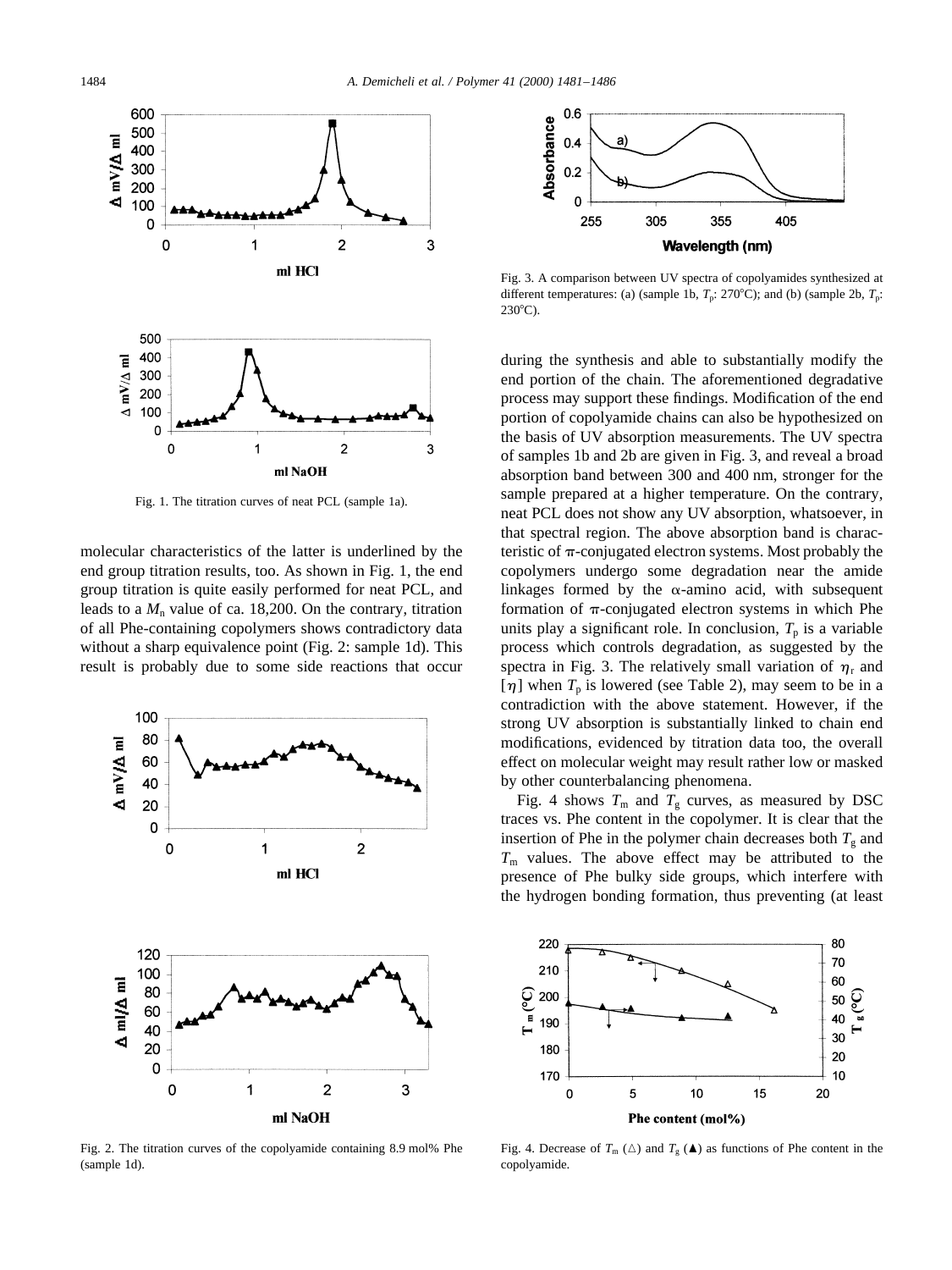

Fig. 5. Decrease of crystallinity  $(x_c, \mathcal{X})$  as a function of Phe content in the copolyamide (note: measured on second heating).

in part) crystallization and increasing free volume of amorphous regions. From the  $T_g$  data, the chain stiffening, due to the increased rotational energy barriers caused by bulky side groups, seems to have less relevant effects.

The crystallinity data, obtained by the DSC analysis (Fig. 5), show a decreasing trend probably due to the chain defects caused by the presence of Phe units in the main chain.

The semicrystalline nature of the copolyamides was confirmed by the WAXD analysis with a crystallinity content  $(x_c)$ , calculated following Refs. [17,18], ranging between 31 and 27%. These data correspond to those achieved by the first heating of the DSC analysis, confirming that the approximations used to calculate the percentage crystallinity are correct.

TGA analysis (Table 2: column 4) enables to evaluate thermal stability of the copolymers. TGA data are given as  $T_{\text{onset}}$  vs. Phe content in the copolymer. As expected, by increasing the content of the latter, a corresponding more marked decrease of  $T_{\text{onset}}$  is observed, thus emphasizing the reduced thermal stability of the copolyamides. Tensile properties, e.g. Young's moduli and elongations at the break of samples 1a, 1b and 1c, are also shown in Table 2 (columns 5) and 6). Tensile properties have been measured only for those polymers having a low comonomer content, since it had been rather difficult to prepare suitable films from all others. The slight increase in Young's modulus is probably due to some stiffening of the polymer chain, caused by  $\alpha$ -amino acid insertion; the corresponding decrease of elongation at break is presumably related to the lowering of copolymer molecular weight, too.

#### *3.1. Degradability experiments: alkaline hydrolysis*

Change of copolymer molecular weight after treatment

with aqueous NaOH has been followed by  $\lceil \eta \rceil$  measurements. A sharp decrease of  $[\eta]$ , most probably due to hydrolysis of amide bonds close to Phe units along the copolymer chain, is observed (Table 3: columns 2–4). The effect seems stronger for copolyamides with a lower Phe content, i.e. characterized by higher  $[\eta]$ , and reaches a relative decrease of ca. 14%.

Structural modifications after alkaline hydrolysis have been investigated by the DSC analysis. Table 3 (columns 5–7) shows the regular increase of  $x_c$  (in relative terms) for the NaOH-insoluble fraction of copolyamide, up to a plateau value. The above result could be explained in terms of a stepwise bond disruption starting from the amorphous regions of the chains. Indeed, it is generally accepted in literature [19,20] that the degradation process of biodegradable polymers often occurs in two stages. For our system, in the first stage, there is the cleavage of amide bonds in the amorphous regions. This chain scission results in a recrystallization process, made easier by the lowering of entanglements content and, as a consequence, by the increased mobility of polymer chains. In the second stage, quite obviously, there is a slower increase of crystallinity due to the progressively lower content of residual tie segments.

# *3.2. Biodegradability experiments: microbial–bacterial attack*

The microbial–bacterial attack test has been carried out following the method described in Ref. [16] on two samples characterized by a low Phe content (1b and 2b). The above copolymers could be considered as the most promising ones, in terms of the retention of original physical and chemical properties, but they did not exhibit any greater tendency to biodegradation, at least in the chosen experimental conditions, since after 115 days their films showed a weight loss of only ca. 3%.

# **4. Conclusion**

A series of copolyamides, originated by the insertion of Phe in the main chain of PCL, was synthesized and characterized. The copolymer properties  $(x_c, T_g, T_m)$  were found directly to be dependent on the content of  $\alpha$ -amino acid added to the polymerization mixture.

The susceptibility to degradation of the above

Table 3

Viscosity and crystallinity changes in PCL and Phe-containing copolyamides, after alkaline hydrolysis (4 h)

| Polymer sample | $\lceil \eta \rceil$ (dl g <sup>-1</sup> ) | [ $\eta$ ] after hydrolysis (dl g <sup>-1</sup> ) | $\Delta[\eta]/[\eta](\%)$ | $x_c^a(%)$ | $x_c$ after hydrolysis $(%)$ | $\Delta x_c/x_c$ (%) |  |
|----------------|--------------------------------------------|---------------------------------------------------|---------------------------|------------|------------------------------|----------------------|--|
| 1a             | l.27                                       | 1.25                                              | $-1.6$                    | 32.2       | 31.6                         | $-1.9$               |  |
| 1 <sub>b</sub> | 0.77                                       | 0.66                                              | $-14.3$                   | 31.3       | 33.9                         | $+8.3$               |  |
| 1c             | 0.59                                       | 0.51                                              | $-13.6$                   | 30.6       | 36.1                         | $+18.0$              |  |
| 1 <sub>d</sub> | 0.46                                       | 0.41                                              | $-10.9$                   | 27.2       | 32.0                         | $+17.6$              |  |

<sup>a</sup> Calculated on the first heating  $(-20 \rightarrow 280^{\circ}C)$ .